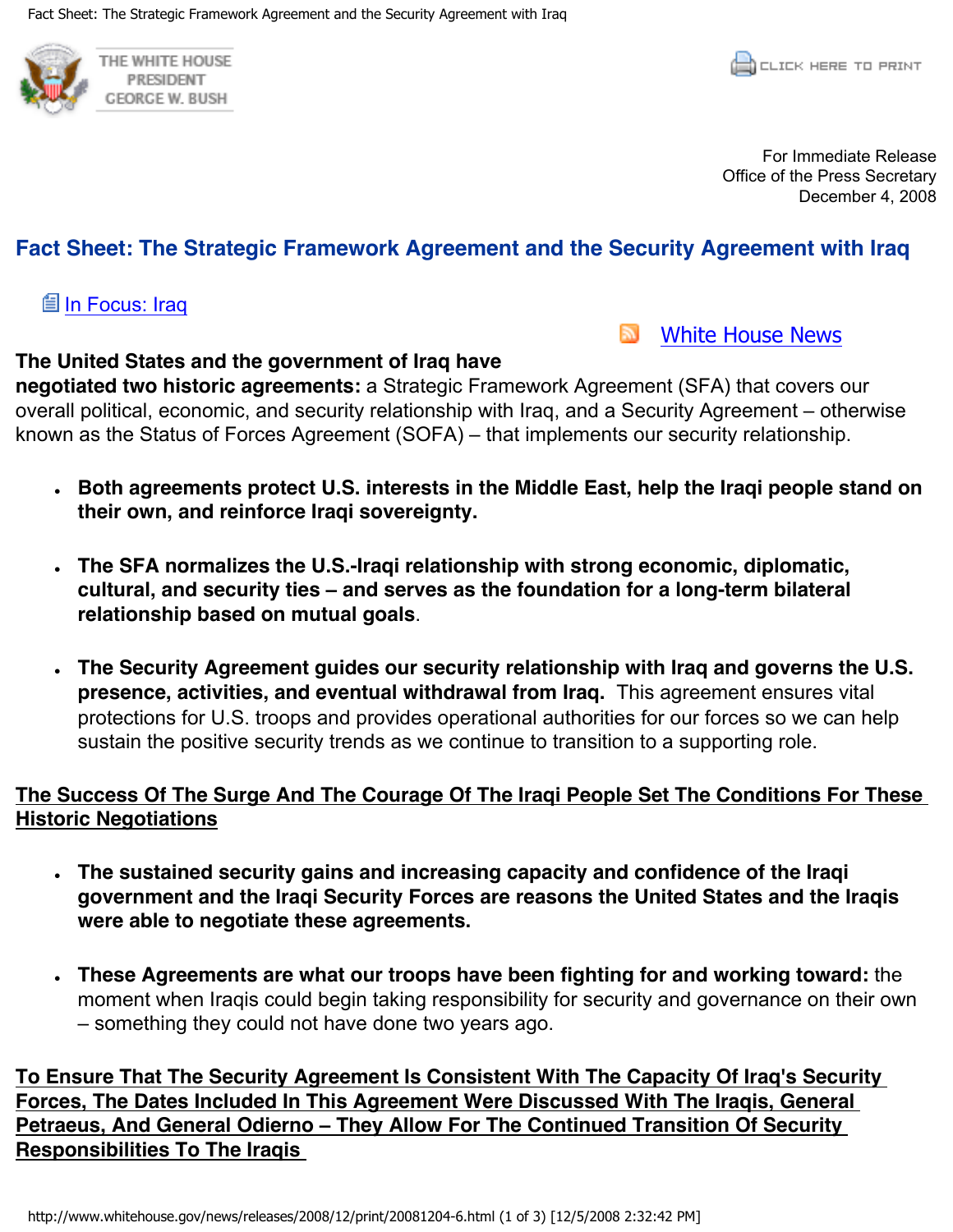**As we further transition security responsibilities to the Iraqi Security Forces, military commanders will continue to move U.S. combat forces out of major populated areas so that they are all out by June 30, 2009.**

- <sup>ł</sup> **The Security Agreement also sets a date of December 31, 2011, for all U.S. forces to withdraw from Iraq.** This date reflects the increasing capacity of the Iraqi Security Forces as demonstrated in operations this year throughout Iraq, as well as an improved regional atmosphere towards Iraq, an expanding Iraqi economy, and an increasingly confident Iraqi government.
- **Example 3 are in team of the set on and assessment of positive conditions on the ground and Set 20. and a realistic projection of when U.S. forces can reduce their presence and return home without a sacrificing the security gains made since the surge.**

## **The Security Agreement Will Protect The United States And Our Troops And Incorporates The Visions Of An Independent And Bipartisan Commission**

- **EXECT** S. Soldiers and civilians on the ground will continue to have uninterrupted and **essential protections while serving in Iraq.** Our troops will also continue to have essential operational authorities to sustain positive security trends seen in Iraq over the past year.
- **Reform Security Agreement also reflects the Baker-Hamilton Iraq Study Group's <b>Study** 3 **recommendation that the Security Agreement include authorities for the United States to continue fighting al Qaeda and other terrorist organizations in Iraq, continued support for Iraqi Security Forces, and political reassurances to the government of Iraq.**

# **These Agreements Will Advance A Stable Iraq In The Heart Of The Middle East**

- **Example SFA and Security Agreement with Iraq move us closer to the strategic vision we all hope for in the Middle East:** a region of independent states, at peace with one another, fully participating in the global market of goods and ideas, and an ally in the War on Terror.
- The SFA implements the Iraqi and U.S. desire for a long-term relationship based on **cooperation and friendship as set out in the Declaration of Principles signed in November 2007.** The SFA also includes commitments on:
	- $\circ$  Defense, security, law enforcement, and judicial cooperation and development.
	- ❍ Further improvement of political, diplomatic, and cultural cooperation.
	- ❍ Economic, energy, health, environment, technology, and communications cooperation.
	- ❍ Joint Coordination Committees to monitor the implementation of the SFA.
- <sup>ł</sup> **The SFA and Security Agreement do not tie the hands of the next President.** This package provides a solid foundation for the next President to pursue a full range of policy options with Iraq.